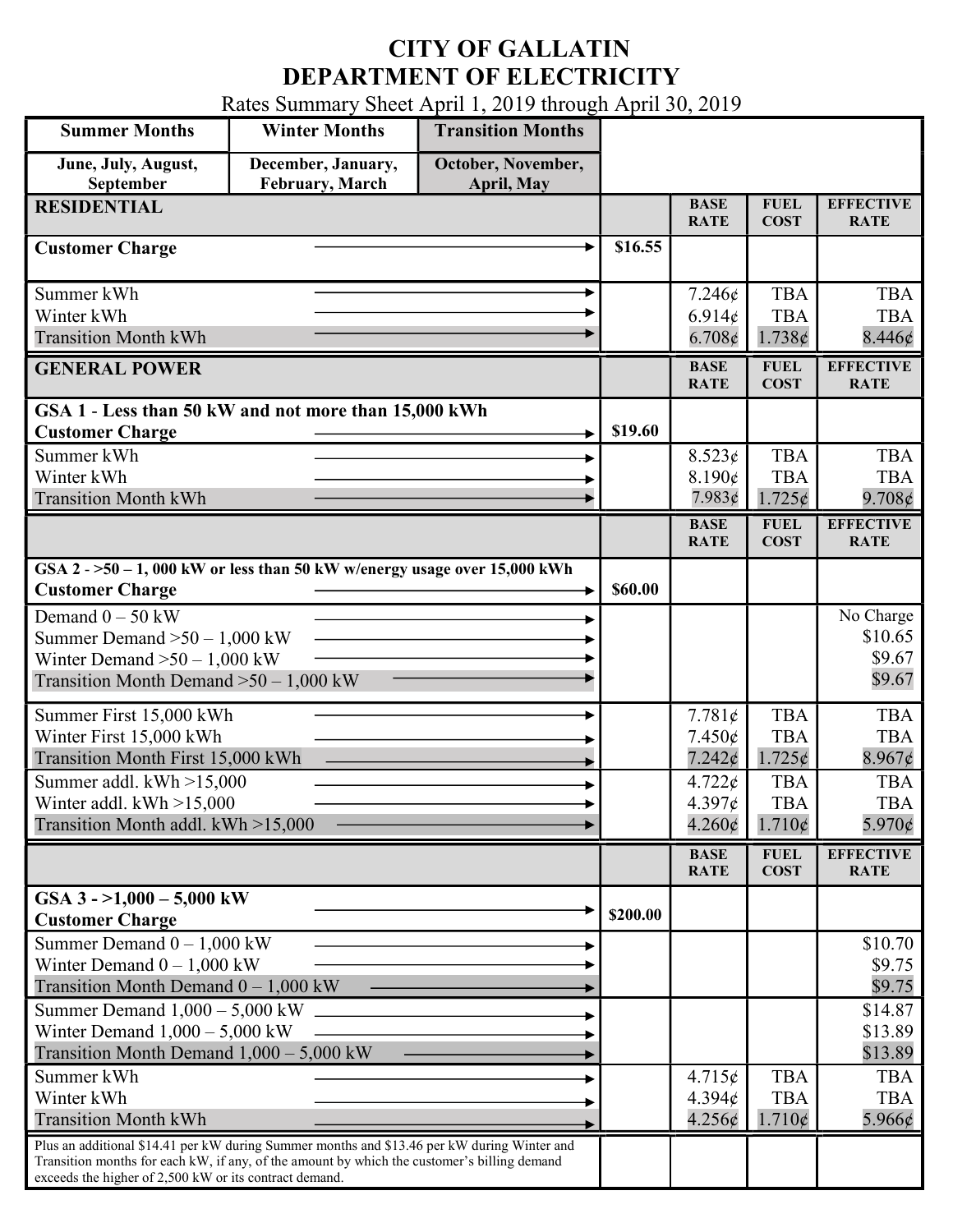## Page 2 - Rates Summary Sheet April 1, 2019 through April 30, 2019

| <b>Summer Months</b>                                                | <b>Winter Months</b>                             | <b>Transition Months</b> |         |                            |                            |                                 |
|---------------------------------------------------------------------|--------------------------------------------------|--------------------------|---------|----------------------------|----------------------------|---------------------------------|
| June, July, August,                                                 | December, January,                               | October, November,       |         |                            |                            |                                 |
| September                                                           | February, March                                  | <b>April, May</b>        |         |                            |                            |                                 |
| <b>GENERAL POWER CONTINUE</b>                                       |                                                  |                          |         | <b>BASE</b><br><b>RATE</b> | <b>FUEL</b><br><b>COST</b> | <b>EFFECTIVE</b><br><b>RATE</b> |
| GSB Demands from $5,001 - 15,000$ kW                                |                                                  |                          |         |                            |                            |                                 |
| <b>Customer Charge</b>                                              |                                                  |                          | \$1,500 |                            |                            |                                 |
| Onpeak Summer Demand 5,000 - 15,000 kW                              |                                                  |                          |         |                            |                            | \$10.87                         |
| Onpeak Winter Demand 5,000 - 15,000 kW                              |                                                  |                          |         |                            |                            | \$9.90                          |
|                                                                     | Onpeak Transition Month Demand 5,000 - 15,000 kW |                          |         |                            |                            | \$9.90                          |
| <b>Offpeak Excess of Contract Demand</b>                            |                                                  |                          |         |                            |                            |                                 |
| Summer                                                              |                                                  |                          |         |                            |                            | \$10.87                         |
| Winter                                                              |                                                  |                          |         |                            |                            | \$9.90                          |
| Transition                                                          |                                                  |                          |         |                            |                            | \$9.90                          |
| Max Demand                                                          |                                                  |                          |         |                            |                            | \$5.21                          |
| Onpeak Summer kWh                                                   |                                                  |                          |         | 6.513¢                     | <b>TBA</b>                 | <b>TBA</b>                      |
| Onpeak Winter kWh                                                   |                                                  |                          |         | 5.378¢                     | <b>TBA</b>                 | <b>TBA</b>                      |
| <b>Onpeak Transition Month kWh</b>                                  |                                                  |                          |         | $3.990\phi$                | $1.715\phi$                | 5.705 $\phi$                    |
| Offpeak Summer kWh First 200 HUD                                    |                                                  |                          |         | $4.022\epsilon$            | <b>TBA</b>                 | <b>TBA</b>                      |
| Offpeak Summer kWh Next 200 HUD                                     |                                                  |                          |         | 0.564¢                     | <b>TBA</b>                 | <b>TBA</b>                      |
| <b>Additional HUD</b>                                               |                                                  |                          |         | 0.223¢<br>4.244¢           | <b>TBA</b><br><b>TBA</b>   | <b>TBA</b><br><b>TBA</b>        |
| Offpeak Winter kWh First 200 HUD<br>Offpeak Winter kWh Next 200 HUD |                                                  |                          |         | 0.564¢                     | <b>TBA</b>                 | <b>TBA</b>                      |
| <b>Additional HUD</b>                                               |                                                  |                          |         | $0.223\phi$                | <b>TBA</b>                 | <b>TBA</b>                      |
| Offpeak Transition kWh First 200 HUD                                |                                                  |                          |         | $3.990\epsilon$            | 1.715¢                     | 5.705 $\phi$                    |
| Offpeak Transition kWh Next 200 HUD                                 |                                                  |                          |         | 0.564¢                     | 1.715¢                     | $2.279\mathcal{C}$              |
| <b>Additional HUD</b>                                               |                                                  |                          |         | 0.223c                     | 1.715¢                     | 1.938c                          |
|                                                                     |                                                  |                          |         | <b>BASE</b><br><b>RATE</b> | <b>FUEL</b>                | <b>EFFECTIVE</b>                |
|                                                                     |                                                  |                          |         |                            | <b>COST</b>                | <b>RATE</b>                     |
| MSB Demands greater than 5,000 kW<br><b>Customer Charge</b>         |                                                  |                          | \$1,500 |                            |                            |                                 |
| Onpeak Summer Demand > 5,000                                        |                                                  |                          |         |                            |                            | \$10.24                         |
| Onpeak Winter Demand > 5,000                                        |                                                  |                          |         |                            |                            | \$9.27                          |
| Onpeak Transition Month Demand > 5,000                              |                                                  |                          |         |                            |                            | \$9.27                          |
|                                                                     |                                                  |                          |         |                            |                            |                                 |
| Max Demand                                                          |                                                  |                          |         |                            |                            | \$2.26                          |
| <b>Offpeak Excess of Contract Demand</b>                            |                                                  |                          |         |                            |                            |                                 |
| Summer<br>Winter                                                    |                                                  |                          |         |                            |                            | \$10.24<br>\$9.27               |
| Transition                                                          |                                                  |                          |         |                            |                            | \$9.27                          |
| Onpeak Summer kWh                                                   |                                                  |                          |         | 5.779 $\phi$               | <b>TBA</b>                 | <b>TBA</b>                      |
| Onpeak Winter kWh                                                   |                                                  |                          |         | 4.639¢                     | <b>TBA</b>                 | <b>TBA</b>                      |
| <b>Onpeak Transition Month kWh</b>                                  |                                                  |                          |         | 3.589¢                     | 1.692¢                     | 5.281 $\phi$                    |
| Offpeak Summer kWh First 200 HUD                                    |                                                  |                          |         | 3.279¢                     | <b>TBA</b>                 | <b>TBA</b>                      |
| Offpeak Summer kWh Next 200 HUD                                     |                                                  |                          |         | $0.310\phi$                | <b>TBA</b>                 | <b>TBA</b>                      |
| <b>Additional HUD</b>                                               |                                                  |                          |         | $0.055\epsilon$            | <b>TBA</b>                 | <b>TBA</b>                      |
| Offpeak Winter kWh First 200 HUD                                    |                                                  |                          |         | 3.502¢                     | <b>TBA</b>                 | <b>TBA</b>                      |
| Offpeak Winter kWh Next 200 HUD                                     |                                                  |                          |         | $0.310\phi$                | <b>TBA</b>                 | <b>TBA</b>                      |
| <b>Additional HUD</b>                                               |                                                  |                          |         | $0.055\phi$                | <b>TBA</b>                 | <b>TBA</b>                      |
| Offpeak Transition kWh First 200 HUD                                |                                                  |                          |         | 3.589¢                     | 1.692¢                     | 5.281 $\phi$                    |
| Offpeak Transition kWh Next 200 HUD                                 |                                                  |                          |         | $0.310\epsilon$            | 1.692¢                     | $2.002\epsilon$                 |
| <b>Additional HUD</b>                                               |                                                  |                          |         | $0.055\epsilon$            | 1.692¢                     | $1.747\phi$                     |